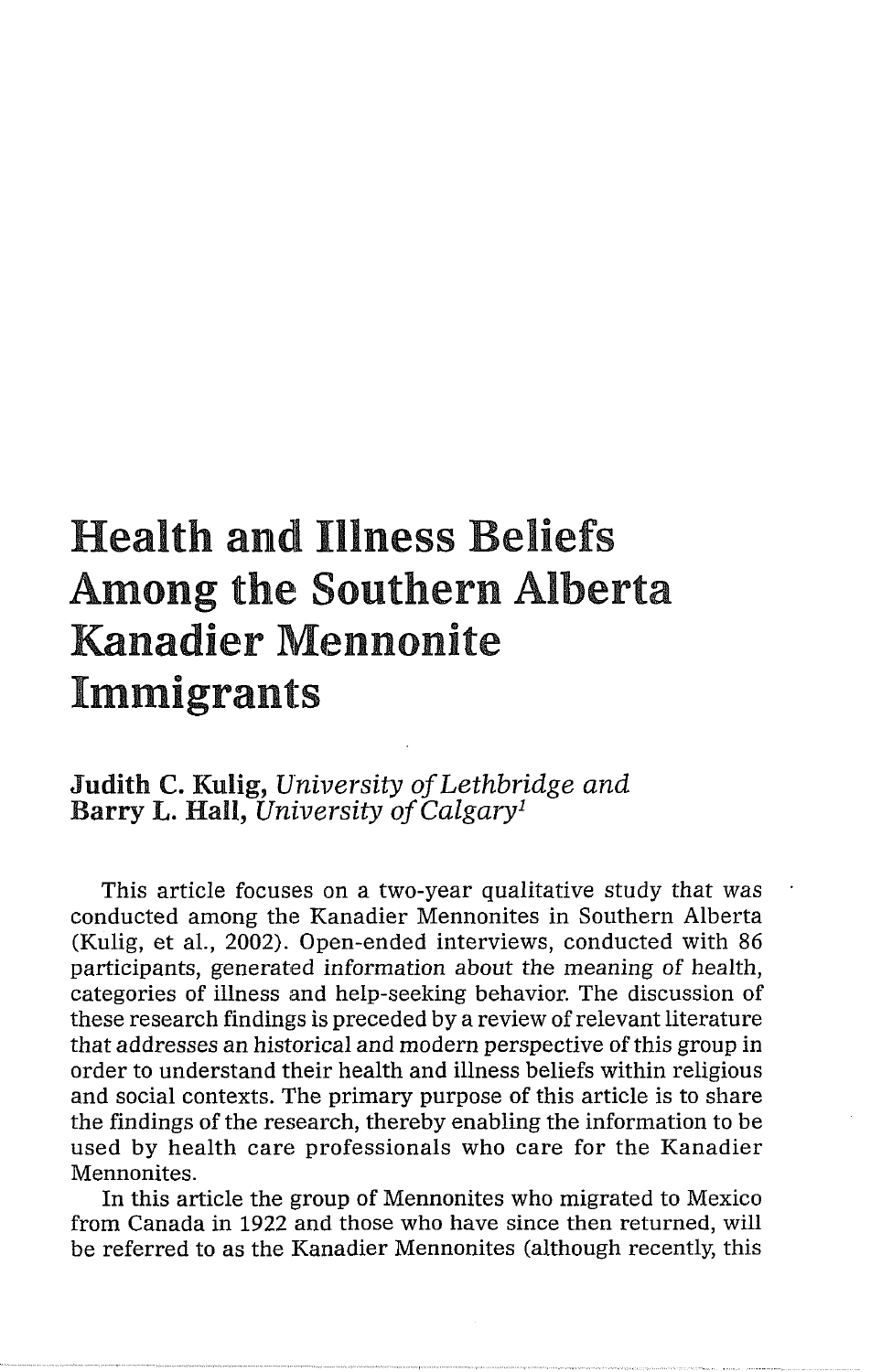group has also been dubbed, Low-German-Speaking Mennonites). In countries such as Mexico, the Kanadier Mennonites maintained their agrarian lifestyle. Despite their initial desire to live a conservative religious lifestyle, including the rejection of items such as rubber tires on tractors, other groups in Mexico and Belize have become more modern and have embraced agricultural methods or technology such as the personal use of cars and trucks in their everyday lives. Currently, Kanadier Mennonites are returning to Canada in significant numbers, due in part to the difficult economic conditions in countries such as Mexico, but also to seek a more modern life without religious oppression, rather than wait for such changes to occur in the colonies in Mexico or Belize (Janzen). Most of those who have left Mexico or Belize have moved to Alberta, Manitoba and Ontario. Anecdotally, there are estimates of up to 57,000 Kanadiers in Canada, with 12-15,000 in Southern Alberta (see: Janzen, this issue). In that locale, they work in the agricultural sector and often live near specific communities based upon employment opportunities (i.e., feedlot operations, potato and sugar beet farms) and their religious affiliation.

Within the conservative Kanadier group there are three main religious groups, which from conservative to progressive include the Old Colony Church, Sommerfelder, and Kleine Gemeinde. The Reinlaenders are another offshoot of these three main groups whose members fit between the Sommerfelder and the Kleine Gemeinde. Although some Kanadier Mennonites attend the Evangelical Mennonite Conference (EMC), the Mennonite Brethren (MB) and the Mennonite Church Canada (MC), as well as non-Mennonite denominations, these individuals were not included in the sample and hence their specific religious beliefs will not be discussed.

## **The Kanadier Mennonites** in **Mexico**

Until recently, research that has addressed those Mennonites living in Mexico or other Latin American countries has been limited to the classic community studies by Redekop and Sawaztky. In addition, there are several isolated individual studies that have addressed fertility issues but relied on data that had been collected up to 20 years previously (see Allen and Redekop, 1987; Felt, Ridley, Allen, and Redekop, 1990). There are, however, several recent research studies related to the research presented here.

A recent dissertation (Hedges, 1996), on several villages in Manitoba Colony Northern Mexico among the Old Colony Mennonites, examined the connections between language, literacy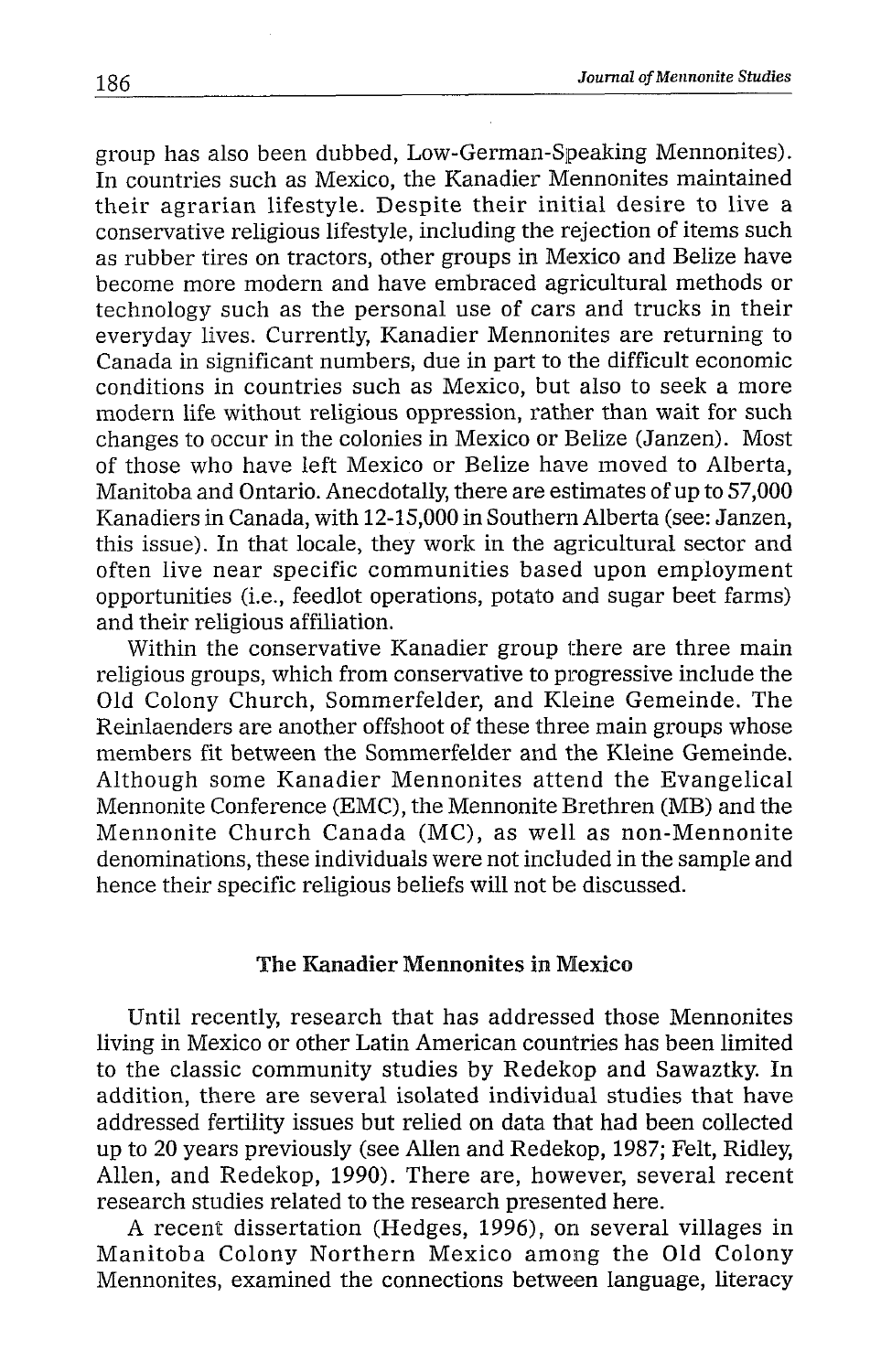and identity; her extensive fieldwork adds to our discussion about health and illness beliefs among Kanadier Mennonites in Alberta because of the observations made about community life and the philosophy regarding educational factors that influence health practices. Hedges agrees with Sawatzky and Redekop that the primary purpose of the Old Colony schools is to socialize the children but not to impart skills to them (Hedges, 1996). The determinants of health have clearly shown the relationship between education and health, with those individuals having a lower education experiencing poorer health (Health Canada, 1994). Consequently, it would be anticipated that the health status among these Mennonite children would be lower and skills related to biomedical health prevention would not be addressed. One other relevant point is that some Old Colony churches have allowed their members to attend Alcoholics Anonymous meetings in an attempt to ensure their church membership (Hedges, 1996).

Another recent research project to be discussed here is particularly relevant because of its focus on health among the Old Colony and General Conference Mennonite women in Mexico (Reinschmidt, 2001). Through extensive field work and interviews, Reinschmidt was able to discern ideas and practices about health and illness and their links to the spiritual beliefs among this group of women. The author initially thought that the women would be able to directly answer questions about definitions of health and provide examples of health promotion behaviors, but she soon learned that this was a challenge among this group. Reinschmidt explains that preventive health behaviors based on a Western biomedical understanding are not part of the Mennonite lifestyle. In part this is because of the belief that health originates from God and is based upon relationships between the community and God. Hence engaging in health-promoting behaviors does not fit with the mindset of this group. One example is physical activity, which is not common among this group. Having spare time, coupled with the lack of Old Colony church acceptance of group activities such as baseball or soccer, has contributed to alcohol problems. During Reinschmidt's time there, organized sports activities were becoming more common among the General Conference members in order to address the concern of alcohol abuse.

Several participants from both the Old Colony and Mennonite Church Canada churches were able to give clear examples of health behaviors even though they were not conceptualized as such. Examples included keeping a clean house and eating properly Being spiritually healthy was important to avoid *Narfenkrankheit* (nerve problems). Within her sample, Reinschmidt found that those from the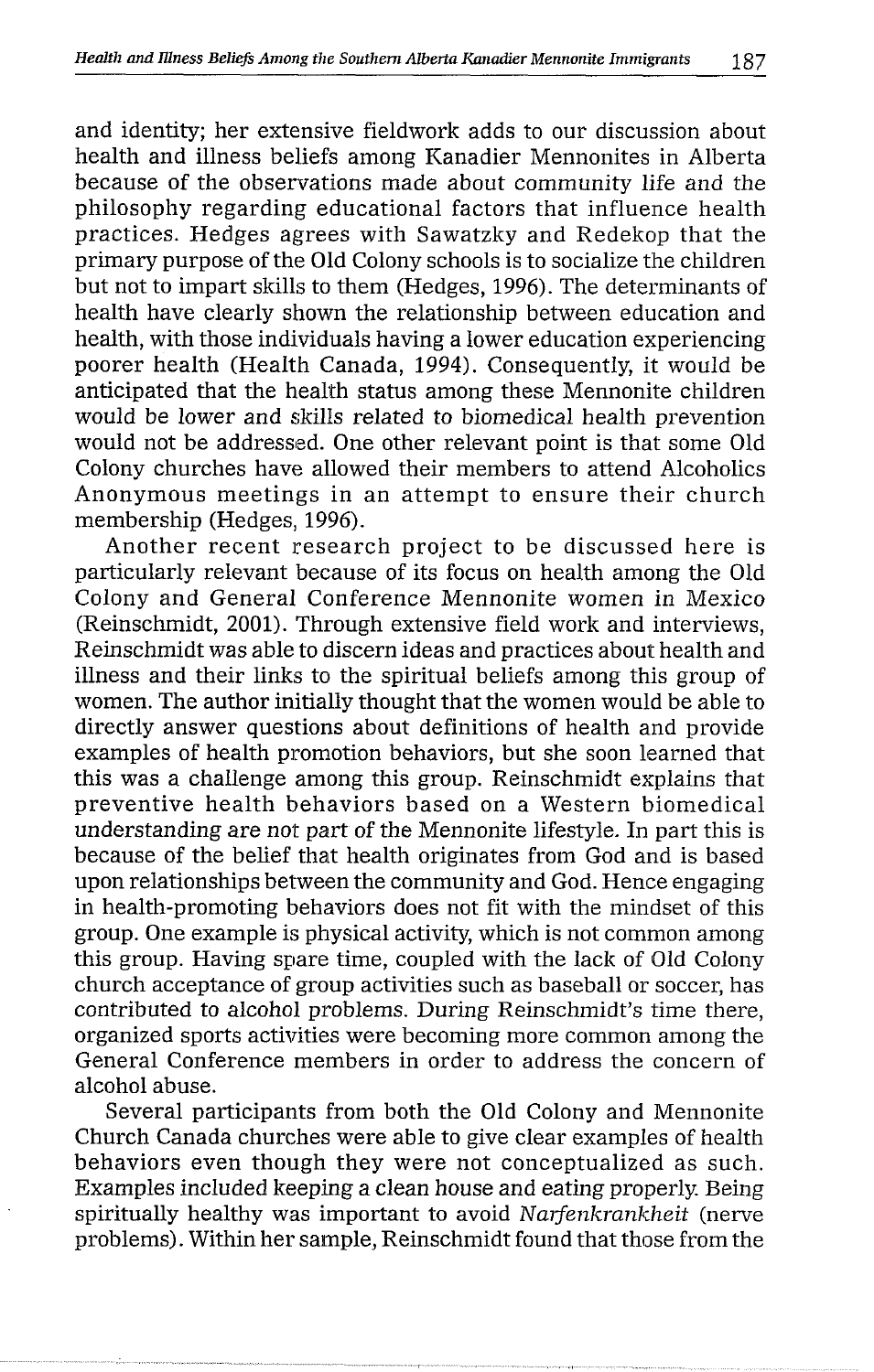more conservative religious group had an increased chance of suffering from Narfenkrankheit, which was attributed to the strict social pressures within the group. Physical illness was believed to originate from the soul and from being confronted with evil or the devil. Examples are provided of women who struggled with depression, which they attributed to the devil.

When illness occurred, the Mennonite women and their families relied on home remedies and home treatments before seeking medical help outside their communities. The weakness of Canadian medicine was acknowledged and a number of home remedies were noted including Heing fong, which was used for stomach ailments. Furthermore, several of the women had assumed the role of assisting others when they required help with their health problems. Some women increased their knowledge by attending health classes that were taught by Canadian and Kanadier Mennonite nurses and in this way expanded their knowledge and incorporated changes into their belief systerns. A number of the study participants equated work with health but also believed that if one were ill, engaging in work would allow the individual to regain her health. Health was also restored through the use of prayer and being assisted by the ministers. Sermons in the church services occasionally discussed the necessity of positive thoughts in everyday life.

#### **Methods of the Current Study**

An exploratory, descriptive study based on open-ended interviews was conducted with a non-random sample of the Kanadier Mennonites in southern Alberta in order to generate information about their health and illness beliefs. Questions were asked regarding the reasons health care was sought, how they sought care, what they did in health emergencies, how they dealt with health problems on their own and the use of alternative treatments. For female participants, questions were asked about beliefs and behaviors during pregnancy, labor and delivery and the postpartum. Due to the lack of information about the Kanadier Mennonites and their health and illness beliefs, the emphasis was on understanding these beliefs rather than the impact of acculturation on those beliefs.

The first author had had prior experience with Kanadier Mennonites in both a research (Kulig, 1999) and community development context (Kulig et al., 2000), which eased initial entry into the population. However, conducting research among a religious population can present unique challenges and is formally discussed in another article (Hall **82** Kulig, 2004).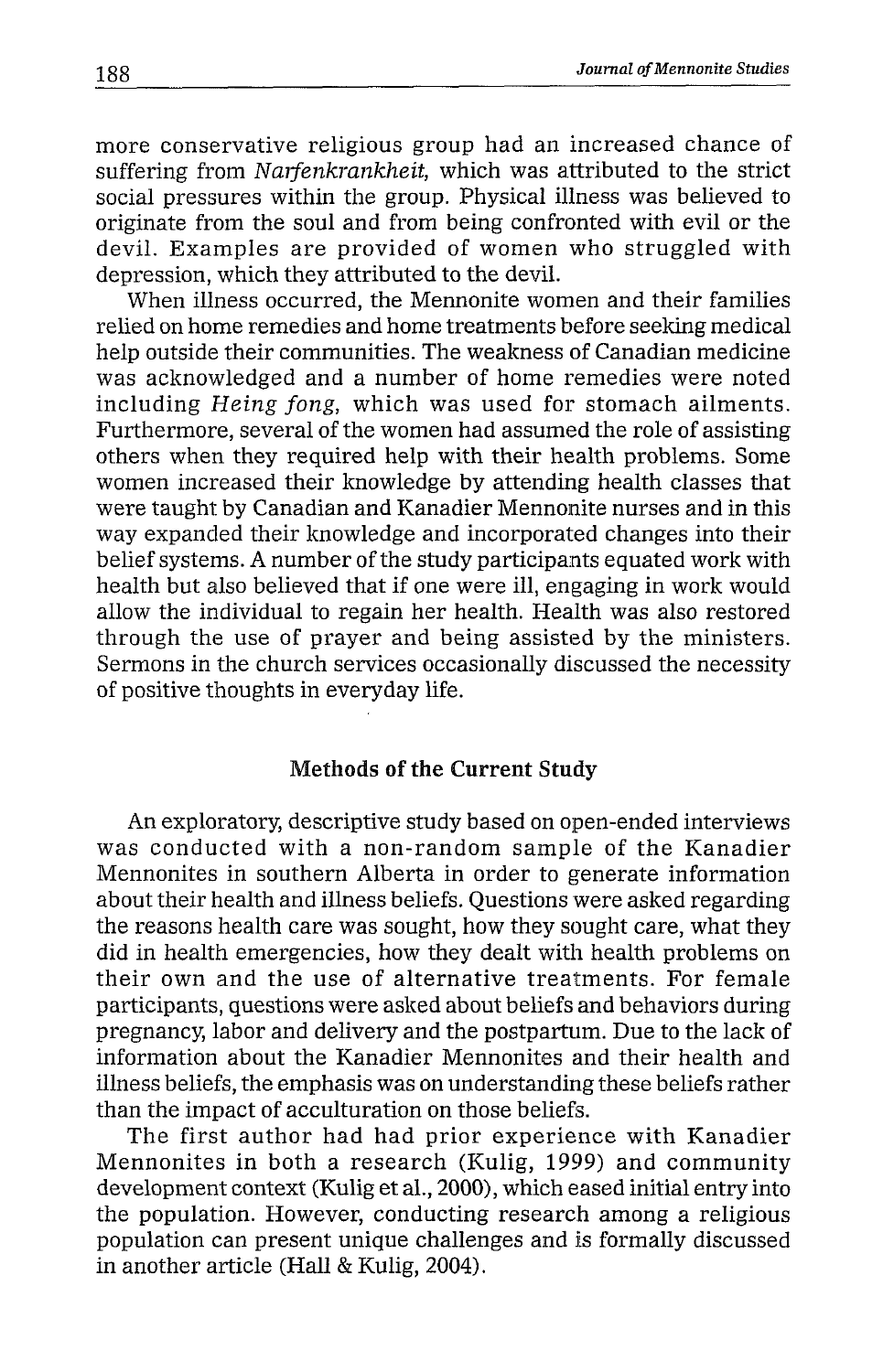The following steps were undertaken in order to ensure a successful research project.

- 1. The research team included a partnership of academic researchers, the MCC and health regions. This was essential in locating potential participants, discussing the interview process and interpreting the meaning of the interviews within the larger sociocultural context of the Kanadier Mennonite lifestyle. Research team meetings that included representatives from all three groups and the research assistants were enlightening and useful when decisions needed to be made regarding preparation of the final report or the most appropriate mechanisms to disseminate the results.
- 2. Research assistants who were of Mennonite background and spoke Low German were hired to conduct the interviews. We initially employed five research assistantsone male assistant, two women who were Kanadiers, and one married couple that carried out conjoint interviews. One of the Kanadier women was unable to continue with the project due to health problems.
- **3.** The interviews were not taped; instead the assistants took notes and taped a summary after the interview was completed, a method used successfully in a previous study (Kulig, 1999). In this way, trust was easier to establish and the participants were more comfortable in disclosing their ideas. In addition, the research assistants experienced a lengthy socialization period with the participants both before and after the interview, which enhanced the trust.
- 4. Attempts were made to meet with the ministers of the four religious groups included (Old Colony, Sommerfelder, Reinlaender and Kleine Gemeinde) before the interviews commenced so as to explain the study and secure their support. In our situation only the Sommerfelder group did not meet with us, probably due to the recent split between this group and the Reinlaender s. However, Sommerfelders did participate in the study despite the absence of a meeting with their religious leaders.
- *5.* The research assistants and first author (Kulig, 1995) attended Kanadier Mennonite community events such as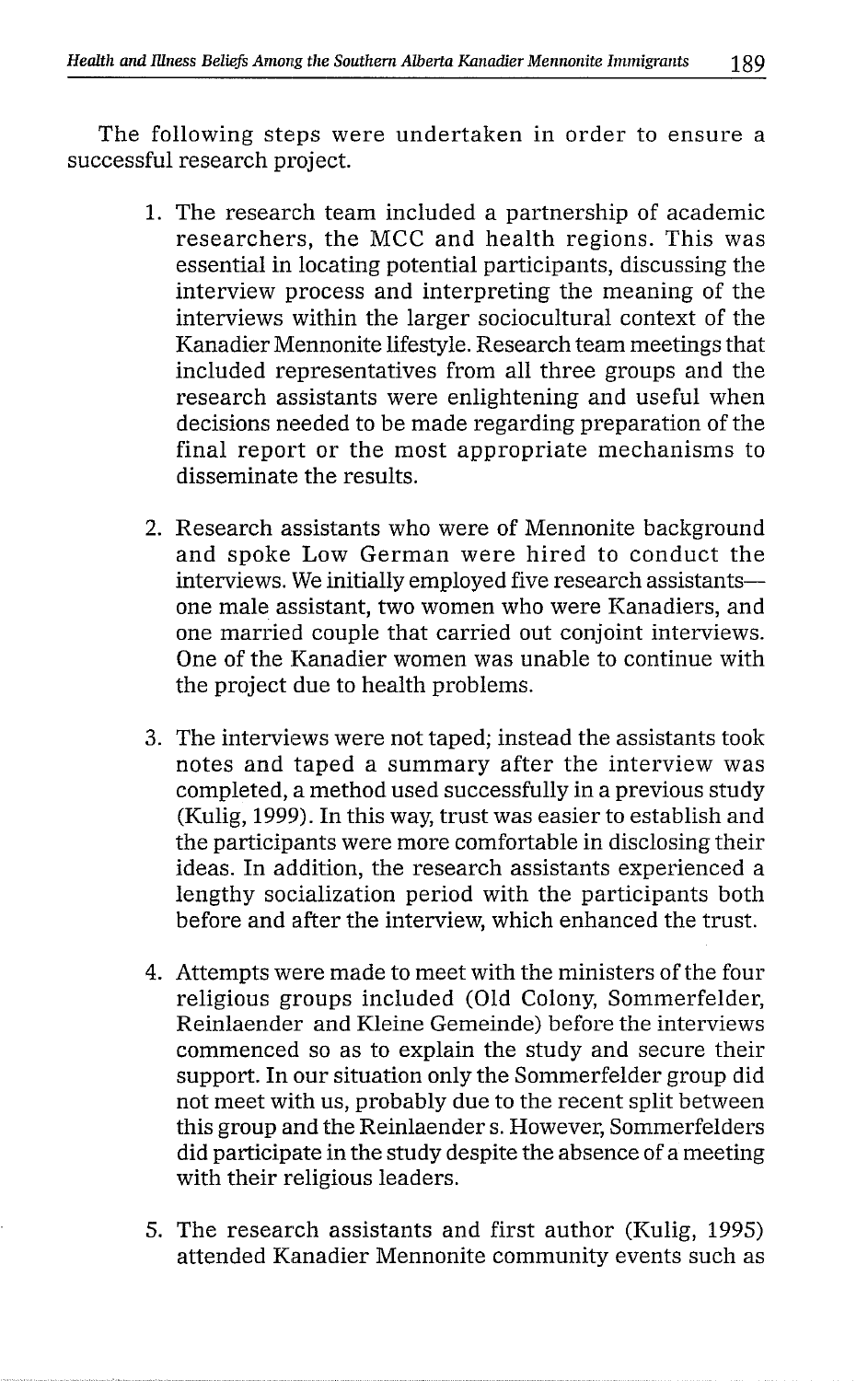the yearly Treffen. In addition, the first author is one of the founders of the Southern Alberta Kanadier Association (SAKA) and has been working with the Kanadier Mennonites since 1995. Hall joined the association in 2000 and has become more involved with this group. These community involvements demonstrate the genuineness of the researchers' concern for, and interests in, the Kanadier Mennonites.

- 6. After the completion of the project, discussion with the participating religious groups was essential. Hence, community meetings were usually held in their church buildings in the evening. In total, 54 Kanadier Mennonites attended (23 women and 31 men) the three meetings. The same group that declined the initial meeting with the investigators when the research commenced (Sommerfelder) also declined a meeting to hear about the results. The presentation and discussion of the study results lasted about 45 to 60 minutes followed by a socializing period for which the investigators provided refreshments and pastries. It was often during this socialization period that more discussion was held about the study.
- 7. Finally, a summary of the findings has been tape-recorded in Low German and is available in locations frequented by Kanadier Mennonites, such as public health offices, the Community Help Centre (the newly developed community centre for Kanadier Mennonites in Vauxhall, Alberta), and the MCC-Kanadier Concerns office in Lethbridge, Alberta. These tapes can be borrowed or taken home and kept by the family. They are also being delivered to the ministers.

Despite the attention given to the details noted above, there were still challenges in conducting the interviews. One challenge was translating illness categories so that they had meaning for the participants. A second challenge was that participants of the more conservative religious groups (Old Colony and Sommerfelder) did not question their religious beliefs as much as the Kleine Gemeinde and Reinlaender and had greater difficulty in providing explanations for behaviors. Concepts, such as illness and disease processes, were explained according to non-scientific principles. Healing and the use of alternative treatments were developed to complement this belief system. One final challenge was the discomfort of the male research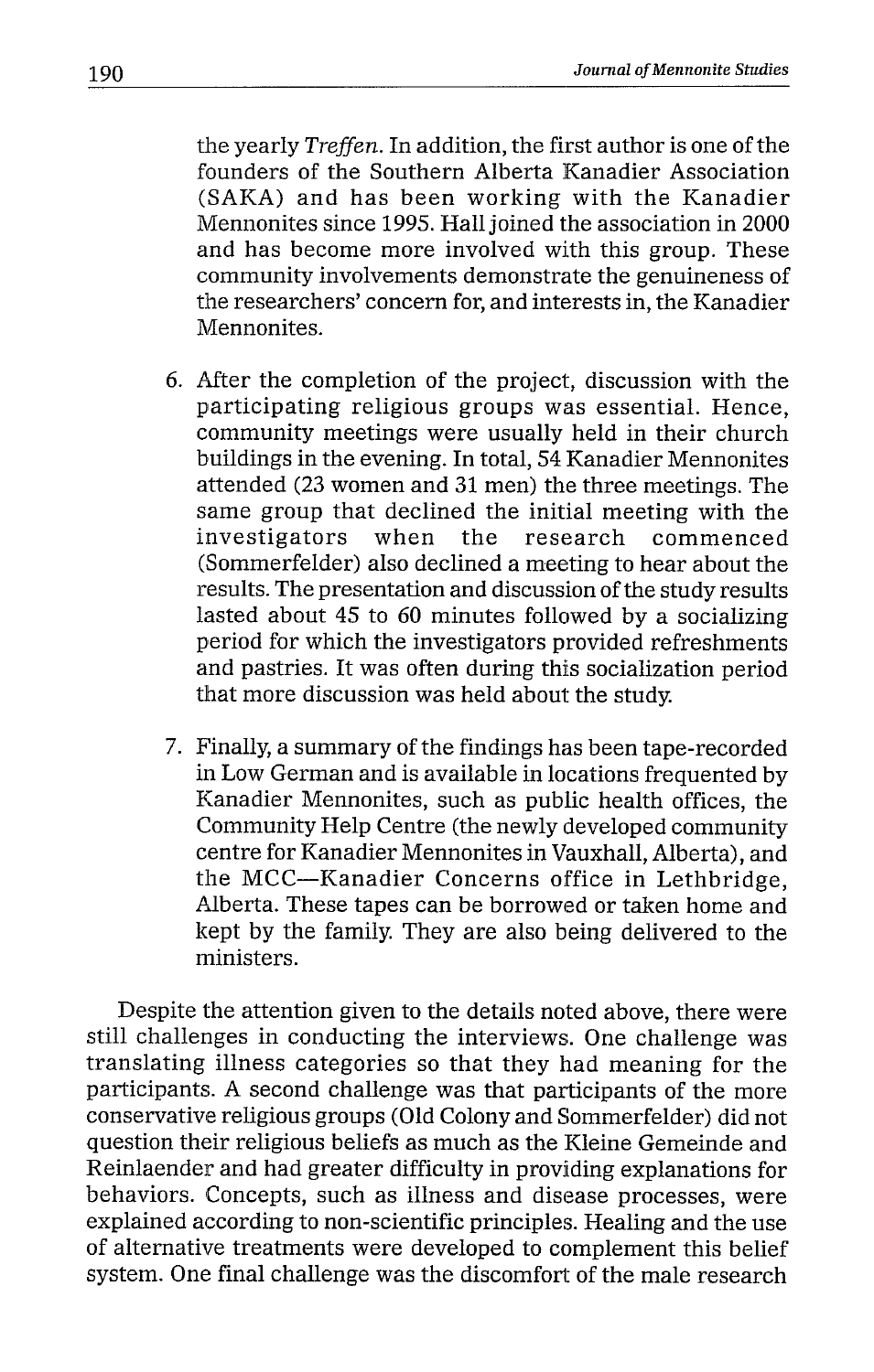assistant when discussing reproductive health issues with the female participants.

Ethical guidelines were strictly adhered to in the study. The RAs were required to sign statements of confidentiality indicating that they would maintain confidentiality regarding the participants' identity and the nature of their comments. Explanations were provided to the participants about how confidentiality would be maintained, their right to withdraw from the study at any time, and how the information would be used.

After an initial training session conducted by the authors, the RAs began the interviews. Each research assistant (RA) had been assigned a specific religious group, but when one resigned another RA conducted interviews with more than one religious group. Names of potential participants were generated from the MCC representatives on the research team. The RAs contacted these individuals and (in German) explained the study and requested their participation. When there was verbal consent, arrangements for the time and location of the interview were made. At the beginning of the interview, the study was explained once again and written consent was obtained. All participants provided written consent except for one couple that gave verbal consent, which was duly noted.

During the data collection phase, the RAs maintained contact with each other and the research team through telephone calls and meetings. In this way, concerns and issues were promptly addressed and a greater understanding of the data was achieved. When the interviews were completed continual reading of the typed summaries led to a list of themes which was subsequently discussed with the RAs and MCC members. The initial list of themes ultimately led to the preparation of the final report (Kulig et al., 2002), which has been widely distributed to individuals involved with the Kanadier Mennonites in Canada and abroad. Due to the extensiveness of the data collected, this article focuses on health and illness beliefs, categories of illness, and help-seeking behavior.

#### **Findings: Demographic Background**

After securing informed consent, demographic information was compiled with the participants. Forty-seven households were included in the study with a total of 86 participants. As noted in Table 1, there were 41 males and 45 females. The majority (92%) were born in Mexico and married (97%,  $n = 83$ ), with two not stated and one being a widow. The initial province of arrival for the majority was Alberta  $(56.5\%, n = 48)$ , while others had first arrived in Ontario (22.4%, n =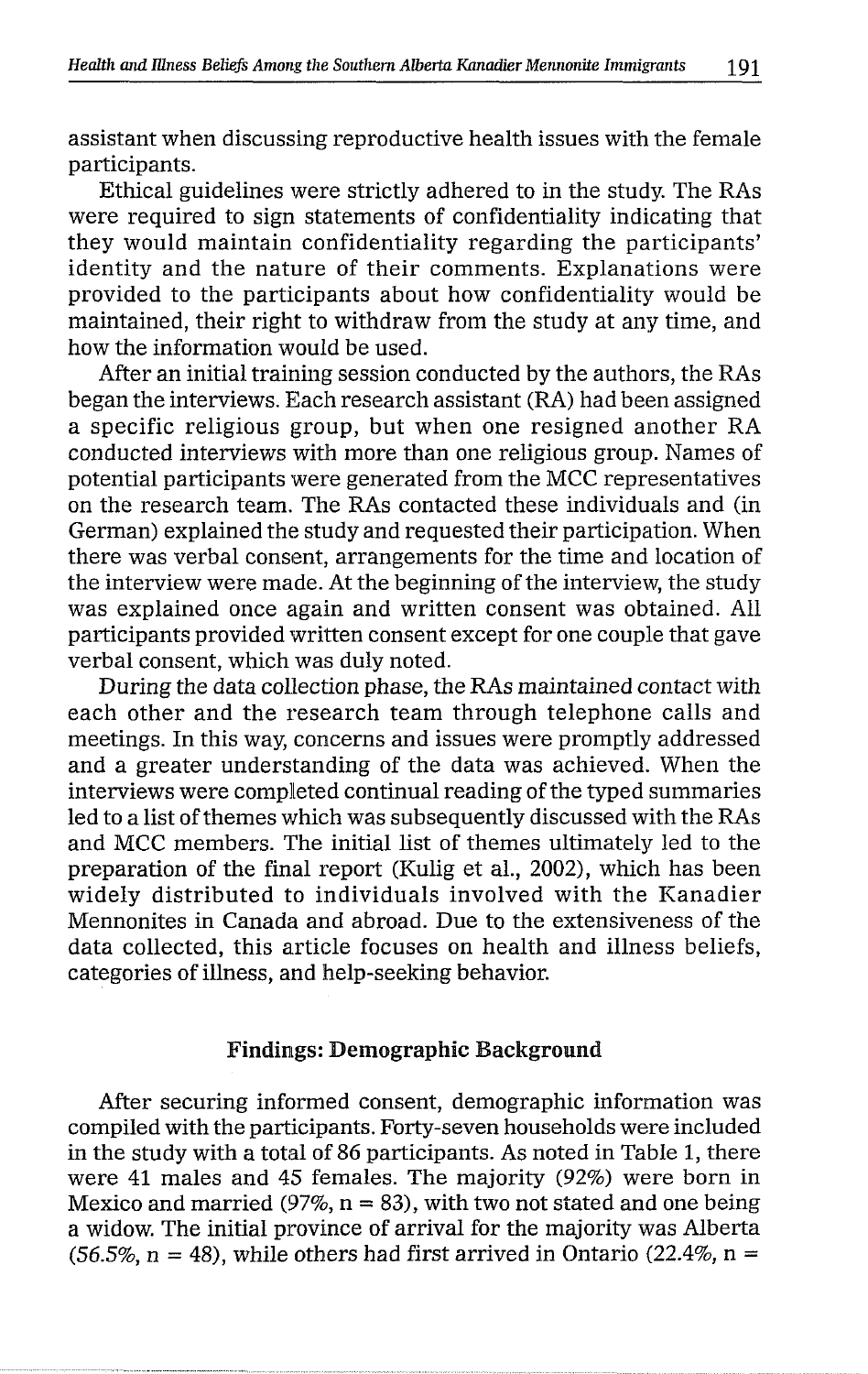19), Manitoba (14.1%,  $n = 12$ ), British Columbia (3.5%,  $n = 3$ ), or Nova Scotia  $(3.5\%, n = 3)$ . The men had a mean of six years of education and the women had a mean of 5.2 years. However, because most of this education occurred in Mexico in traditional Mennonite village schools, the number of years does not represent an equivalent to the Canadian education system and cannot be compared. In part this is because there are no professional teachers in Mexico, and thus older Kanadiers teach the young the basic skills of reading, writing and arithmetic and bible studies.

The demographic information showed that after moving to Canada, more women (58%,  $n = 26$ ) than men (37%,  $n = 15$ ) had taken English as a Second Language (ESL) classes (Table **:2),** likely because the classes are taught in the daytime when men are at work. Table 3 illustrates the religious affiliations of the participants. Interestingly, the more conservative groups (i.e., Old Colony and Sommerfelder) show a decrease in number and percentage in comparison with the groups that are more progressive , which are showing an increase (i.e., Reinlaender and Kleine Gemeinden).

| anı<br> |  |
|---------|--|
|---------|--|

| <b>Kanadier Mennonite Study:</b>                            |              |                          |                  |                       |                      |                            |  |
|-------------------------------------------------------------|--------------|--------------------------|------------------|-----------------------|----------------------|----------------------------|--|
| Number of Subjects, Range of Age and Birthplace<br>$n = 86$ |              |                          |                  |                       |                      |                            |  |
| Number of<br>Range of                                       |              |                          |                  |                       |                      |                            |  |
| Gender                                                      | Participants | Percentage Age (in 2000) |                  |                       | Mean                 | Median                     |  |
| Male                                                        | 41           | 48%                      |                  | $21$ to $67$<br>years | 37.5<br>years of age | 35.35<br>years of age      |  |
| Female                                                      | 45           | 52%                      |                  | 20 to 65<br>years     | 38.5<br>years of age | 34.5<br>years of age       |  |
| <b>Total</b>                                                | 86           | 100%                     |                  |                       |                      |                            |  |
| <b>Birthplace</b>                                           | Mexico       | <b>Belize</b>            | Ontario Paraguay |                       | <b>Bolivia</b>       | <b>British</b><br>Columbia |  |
| Number of<br>Participants                                   | $n = 79$     | $n=2$                    | $n=2$            | $n=1$                 | $n=1$                | $n=1$                      |  |
| Percentage                                                  | 91.86%       | 2.33%                    | 2.33%            | 1.16%                 | 1.16%                | 1.16%                      |  |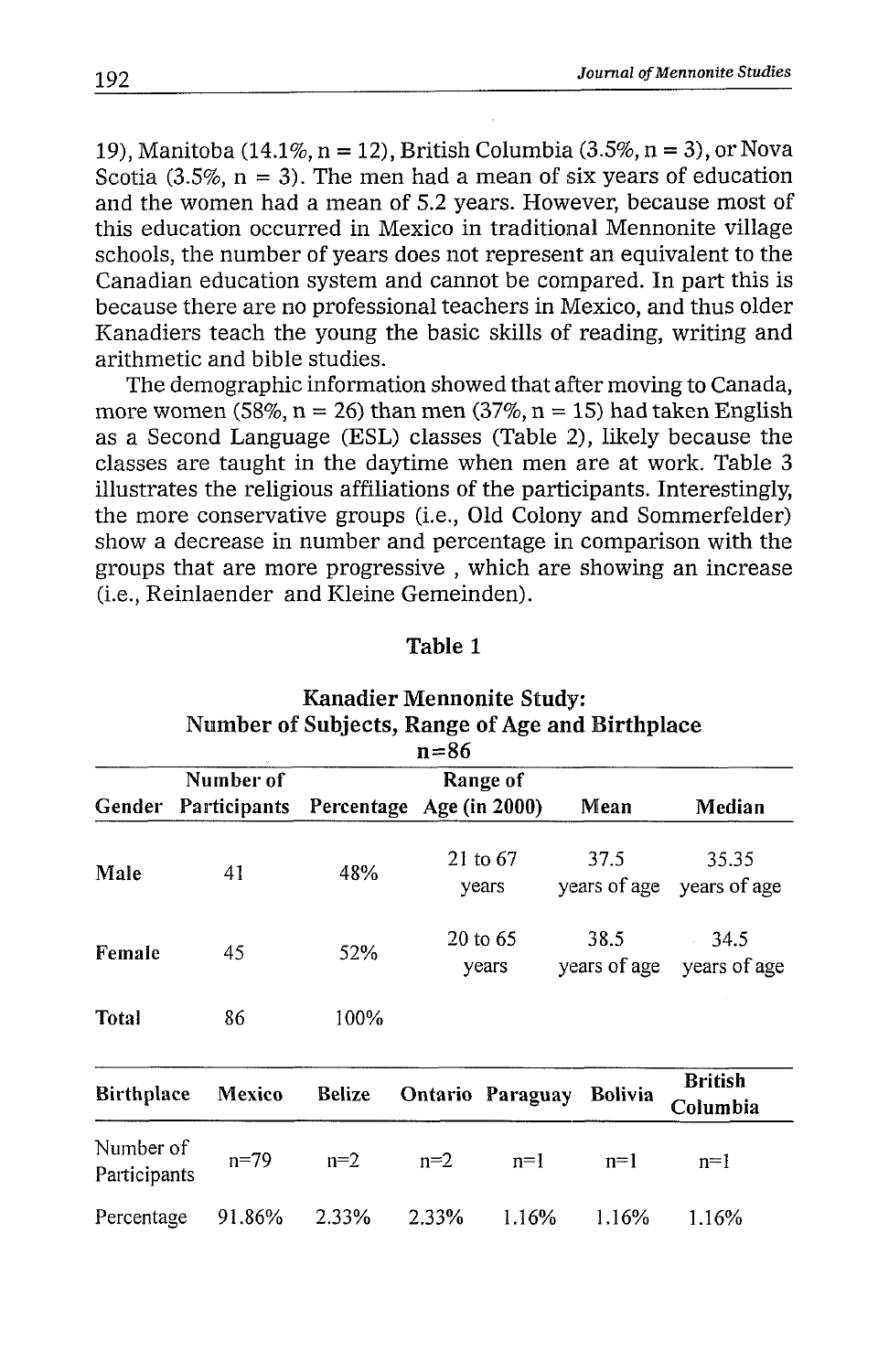#### Table **2**

# Percentage of ESL Instruction Attended by Subjects

| $n = 86$ |                               |    |                                     |          |                        |                          |
|----------|-------------------------------|----|-------------------------------------|----------|------------------------|--------------------------|
| Gender   | Yes                           | No | Range of<br>Attendance<br>in Months | Mean     | Median                 | Mode                     |
| Male     | $37\%$ n=15 63% n=26          |    | 0.5 months<br>to 36 months          |          | 6.6 months 2.25 months | $1.5, 2$ and<br>4 months |
|          | Females 58% $n=26$ 42% $n=19$ |    | 1.5 months<br>to 48 months          | 7 months | 3 months               | $2$ and $3$<br>months    |

Table **3**  Current and Past Religious Affiliation of Participants  $n = 86$ 

| Religious          |             | Kleine                   |             |             |  |
|--------------------|-------------|--------------------------|-------------|-------------|--|
| <b>Affiliation</b> | Old Colony  | Sommerfelder Reinlaender |             | Gemeinden   |  |
| <b>Current</b>     | $31\%$ n=27 | 9% $n = 8$               | $33\%$ n=28 | $28\%$ n=23 |  |
| Past               | 51\% n=44   | $26\%$ n=22              | $16\%$ n=14 | $7\%$ n=6   |  |

# Health Beliefs

A main focus of the interviews was the Kanadier Mennonites' beliefs regarding health and illness. The majority of the respondents had not previously hacl discussions about health and those belonging to the more conservative groups had the most difficulty in discussing their beliefs. Progressive participants commonly noted their personal relationships with God whereas the conservative participants did not express their religious views in this way. Thus the progressive participants commented about the links between personal happiness and a personal relationship with God as being related to having good health. The conservative participants did not share this viewpoint. The participants often defined health according to activities such as work one engaged in to be healthy, and one participant narrowly defined health as living without pain. Overall, health beliefs varied between individuals and families but there were common themes as discussed below. Kanadier Mennonites do not practice Western biomedical health models, but their health beliefs do include spiritual, mental, relational and behavioral aspects, as the following discussion will reveal.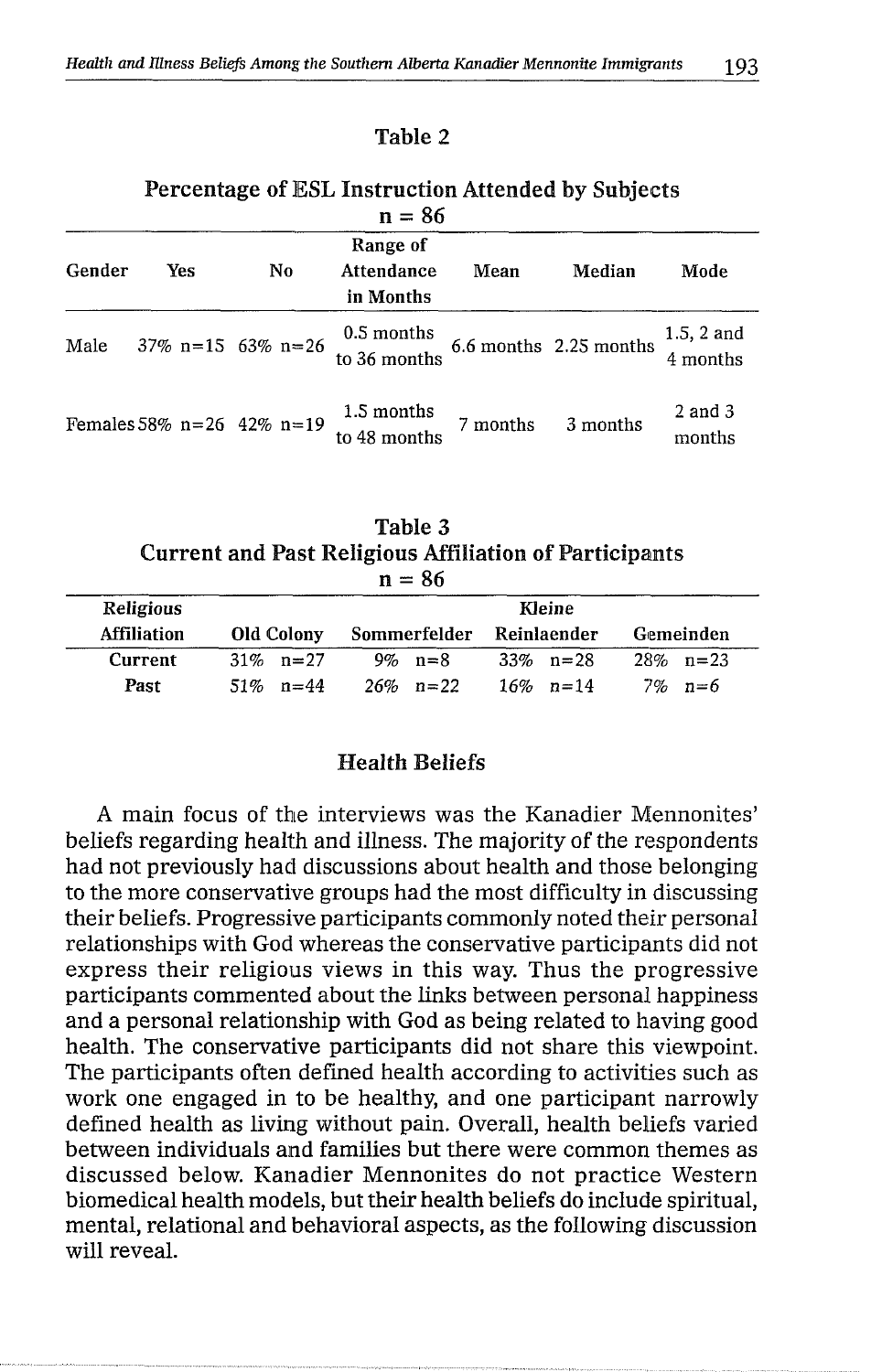Only two participants had holistic ideas about health. One female participant believed that staying healthy was based on taking vitamins, keeping a clean house and being in contact with one's family. One other participant stated that if one engaged in poor self-care, poor infant care, poor housekeeping and lacked personal cleanliness or food sanitation, then one would not be healthy. The remaining participants, however, did not share such a holistic viewpoint. For example, dental health was rarely considered as a component of general health status.

Diet, including the consumption of milk, was seen as an essential component of good health. A number of families talked about drinking milk as an important practice for both adults and children. Several of the women noted that they drank more milk while pregnant and discussed the necessity of children drinking milk for good health. Others mentioned that sweets should not be excessively ingested and that becoming overweight should be avoided. Other aspects mentioned were the importance of hard work, having a clean house and abstaining from alcohol and tobacco. Overall, frequent comments were made about needing to live in a clean house to achieve good health and that good health, was equated with being physically strong and able to work.

Handling of stress and a positive attitude toward health were also noted as important. Specifically, several participants commented that having a good spiritual attitude and being interested in helping others or being active means that you are healthy. Examples included going to church and praying in order to stay healthy. In general, being happy was equated with good health for the more progressive Mennonites. For some, being healthy meant that God was close to the person and helping him or her. Having fellowship, attending church and addressing one's spiritual needs led to happiness. Having a good and open relationship with one's family and friends also meant, at least for some participants, that they were healthy.

It was also believed that those who can recognize and address their problems are healthy. Overall, coping with stress was seen as essential in preventing health problems because stress can cause health problems such as headaches. Talking things out would result in a state of psychological healthiness that would lead to an individual being able to make rational decisions.

One of the women stated that staying healthy was important because the Bible says, "we are one family, one body." Another participant commented that staying healthy helps ensure that the Canadian health system is not abused. Other answers regarding how to stay healthy reflected beliefs congruent with Western scientific health beliefs. Examples include eating healthy foods, decreasing fat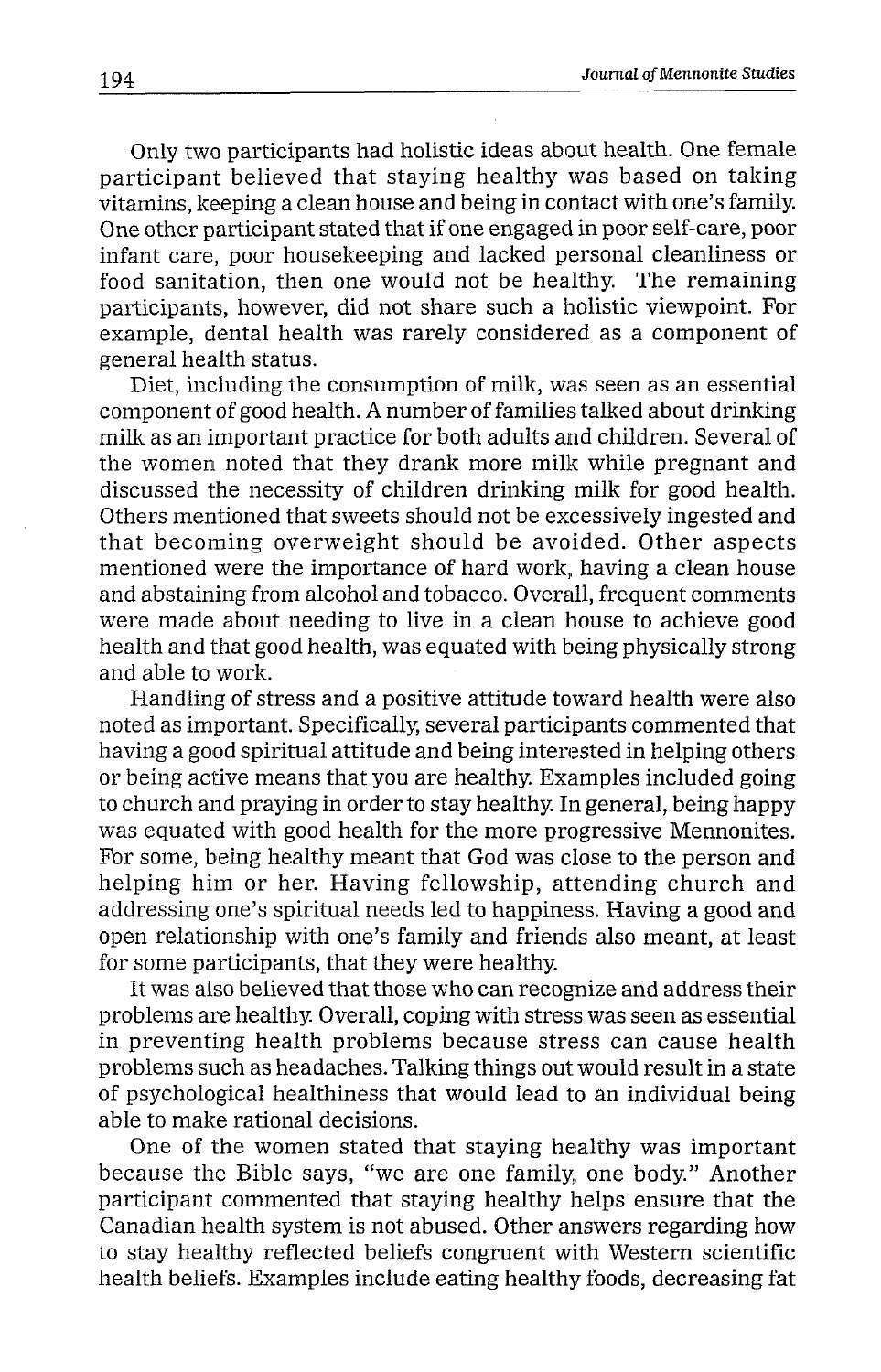in one's diet, exercising, brushing teeth, immunizing children, coping with stress, maintaining personal hygiene and limiting the amount of sugar, which was associated with developing diabetes. Opinions regarding the amount of meat to be consumed varied, with some noting low fat was important and others feeling that they needed to eat more meat. Ingesting a lot of fruits and vegetables was important to some but a few said that there should be a limit on the number of potatoes consumed.

Smoking was mentioned several times as a habit to be avoided for health reasons, but smoking was noticeable among the men and the male and female teenagers at the community gatherings. The avoidance of alcohol consumption and drug use was also mentioned by a number of participants and will be discussed in greater depth in a subsequent section of this article.

**A** few participants did mention health prevention activities such as physical check-ups at the physician or dentist's office, but the majority did not invest time in health prevention. There was a sense among at least some of the participants that health professionals did not play a formal role in assisting the Kanadier Mennonites with staying healthy.

Vaccinations were seen as contributing to the health of the individual, with only a few opposed because of reactions to vaccines. Those who were interviewed stated that their childrens' immunizations were up-to-date. One family indicated that they had tried to convince others to have vaccinations.

#### **Categories of NeaIth ProbIems**

The following three categories were identified in the transcripts: physical illness, mental illness and spiritual illness, although not all participants identified all three categories. The three categories were simultaneously separate and interrelated.

*Physical illness. Physical illness was noted as "being from flesh* and bone" and that women, men and children could have such problems. A lengthy list of examples was provided, such as menopause (i.e., hot flushes and headaches), arthritis, uterus infection, stomach problems (i.e., heartburn), bladder infection, ear infections (especially in children), cancer, broken bones, diabetes, parasites, pregnancy-related problems, high blood pressure, influenza, strep throat, abdominal pain and vomiting, and heart problems. The inter-relationship among the three illness categories was noted in some participant responses. For example, one participant believed heart problems were really signs of a troubled heart, bad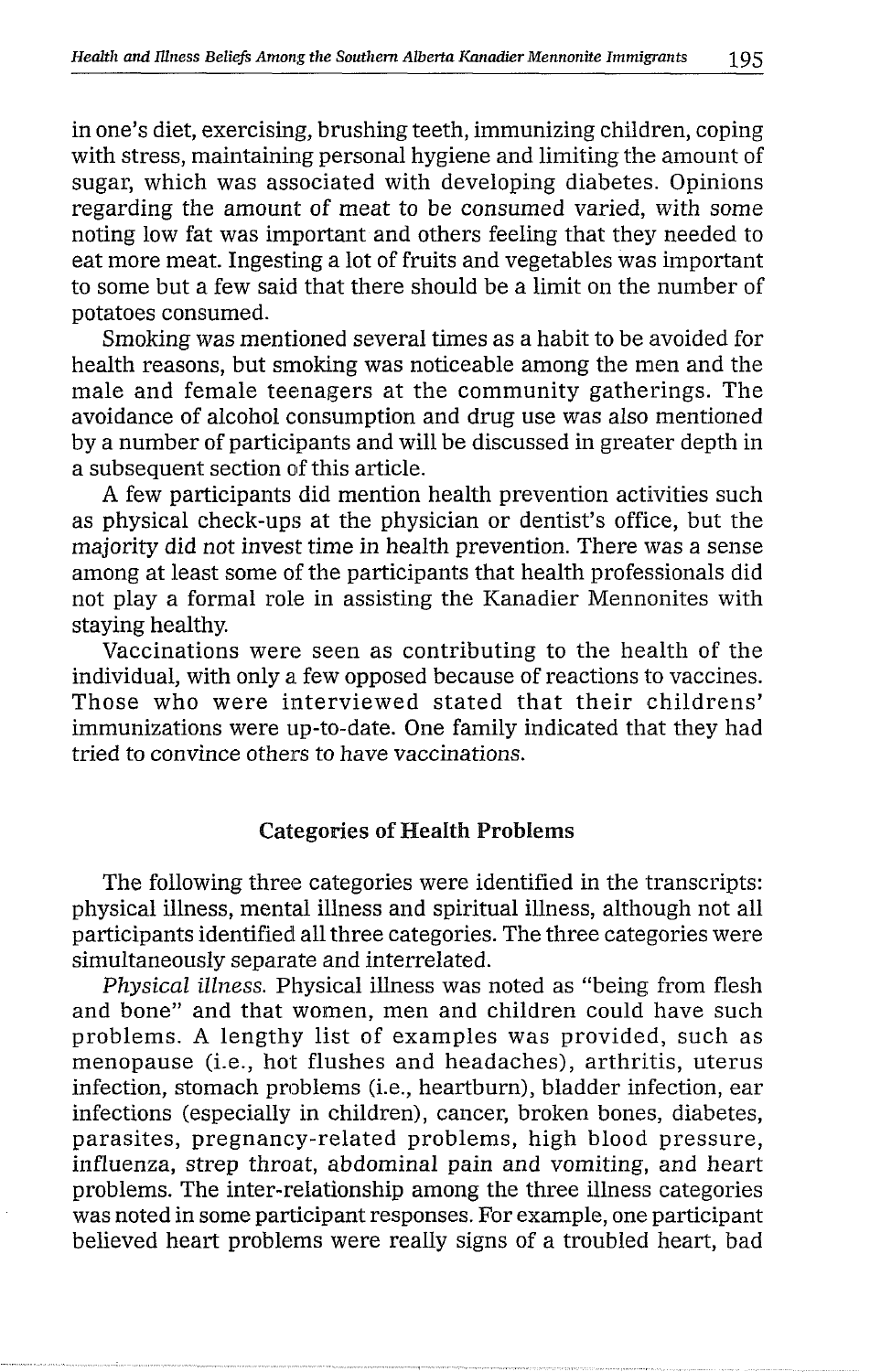relationships or having troubles caused by Satan. Still another participant believed that emotional stress caused 90% of physical illnesses.

*Koppkrankheit* was a physical health problem viewed as only occurring among children. This specific condition was described as the child's head growing too fast for the rest of its body. In order to rectify the condition, the ingestion of vitamins was necessary. This specific condition may be a nutrition problem, specifically one of malnutrition with a small body being the major attribute, although the large head is what the family notices.

*Mental illness.* Women, men and children could also experience mental illness, which was described as originating in the heart. Mental illness was often caused by worry and sadness. However, it could be due to engaging in inappropriate behaviors such as drinking, drugs and being abusive to one's spouse. The participants often referred to having "nerves" or being depressed. One example that was provided illustrated that the family had overspent and was not able to cope with its financial problems, and thus suffered from nerves. One participant did differentiate nerve problems from mental illness, while more often others viewed mental illness as being caused by Satan or by having a bad conscience.

The definitions of health presented earlier noted the links between spirituality and health. When discussing categories of illness, some indicated that not believing in God could lead one to have "nerves" or become mentally ill. Disbelief in God was also described as a "soul problem." Furthermore, nerve problems were based on guilt because the individual did not act according to church rules. Nerve problems were also believed to originate from being excessively angry and tended to occur among people who were too serious or sensitive. Other causes of nerve problems included being depressed, having difficulties thinking, or having mental handicaps.

Being mentally ill led to the individual worrying too much, and also to anger and abusive behaviors. Family problems were also seen as contributors to mental illness. Treatment for mental illness would only be effective if the individual wanted to help himself or herself.

*Spiritual illness.* Spiritual illness, the final category, was described as having a heavy heart and sadness. It was inter-related with mental illness since Satan is viewed as a source, or it is due to the person's nerve problems. Alcohol or drug misuse was viewed as a spiritual problem and as a drifting away from God. Participants believed that substance abuse was a sin, which confession to the ministers would help alleviate. It was recognized by the participants that the misuse of drugs and alcohol affects the entire family, creating an unhealthy environment for them all and bringing unhappiness. One male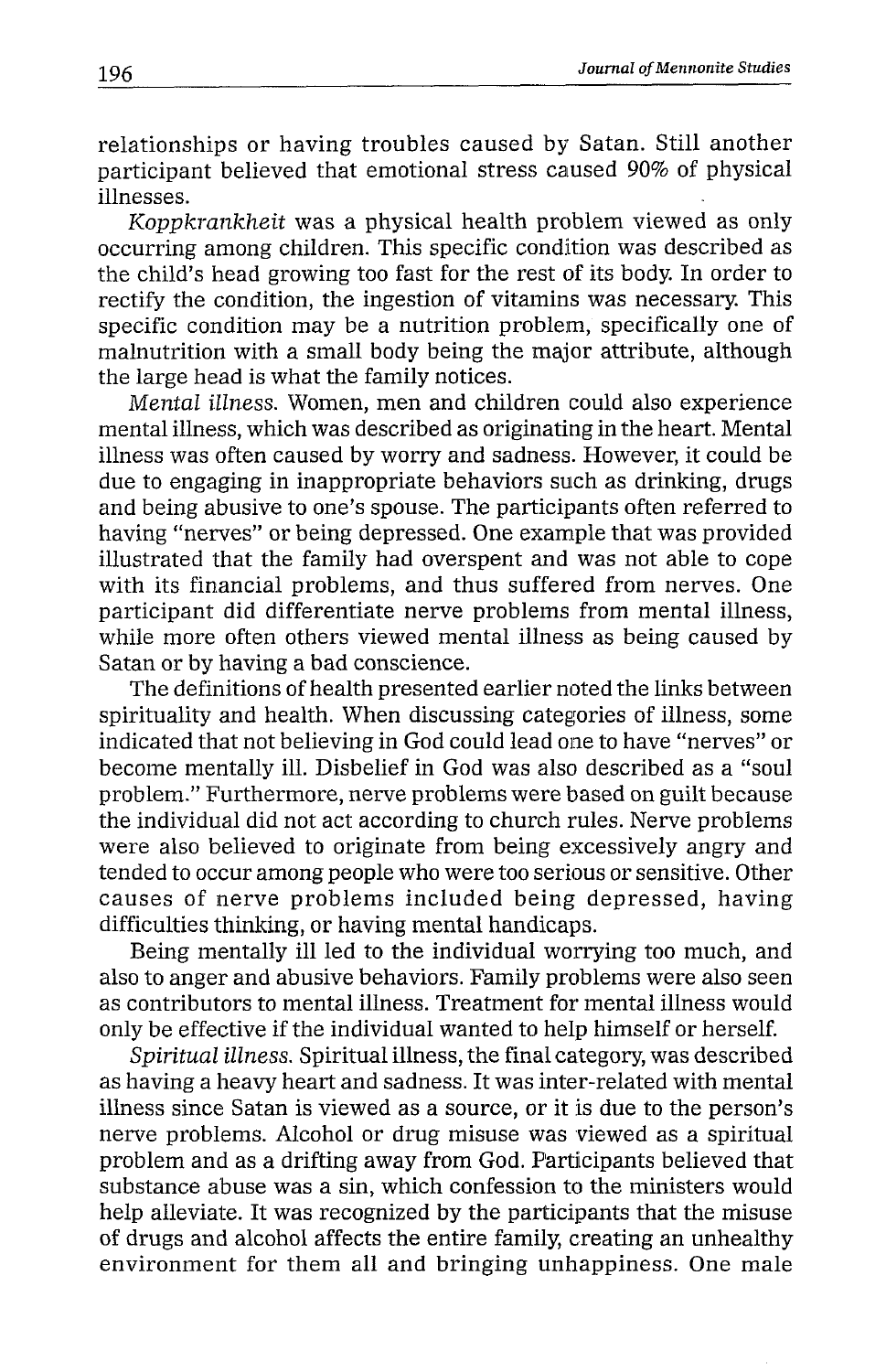participant noted that he stopped drinking because "it did not please God."

Lifestyle choices such as alcohol and tobacco use were believed to cause physical problems such as liver dysfunction, cancer and breathing difficulties respectively. In one instance a participant noted that a woman was thought to have miscarried because of smoking too heavily. Aggravated breathing in individuals was also noted among those who engaged in this habit. Alcohol side effects also included numbing of the brain, thinning of the blood and generally affecting an individual's behavior.

Due to the nature of alcoholism, its treatment emphasizes spiritual aspects such as prayer and counseling with ministers. There was emphasis on the fact that an alcoholic can only be helped if he or she wishes to be helped. Alcoholic Anonymous meetings were viewed as important in recovery, and parents of children or young people who misused alcohol or drugs should ask for help.

#### **Help-Seeking Behaviors**

To further understand health and illness among the Kanadier Mennonites, questions were asked about the circumstances within which they sought health care. Almost all indicated that they would seek help for a child sooner than an adult because a child is unable to explicitly describe to the parent what is the matter. In addition, a child's health is more precarious than that of an adult and needs closer monitoring. Others noted that one should seek assistance quickly for whoever needs the help, regardless of their age.

The reasons for seeking care, the treatment received and patient satisfaction with care were also discussed. A number of ailments such as arthritis, croup, high blood pressure, asthma and personal injury accidents led individuals to seek care. Several participants had their own family physician with whom they could make an appointment. However, the use of two Mennonite community health representatives (CHR) employed by one of the collaborating health regions was a common first step in seeking help. These CHRs belong to mainstream Mennonite groups, are fluent in Low German and are familiar with the religious backgrounds of the Kanadier Mennonites. The CHRs make appointments, translate as necessary, carry out follow-up contact with the physicians, explain illnesses and treatments, and provide emotional and social support. There was a great deal of trust in these individuals and the participants attributed their understanding of the complex Canadian health care system to these professionals. Overall, most of the Kanadier Mennonites seek care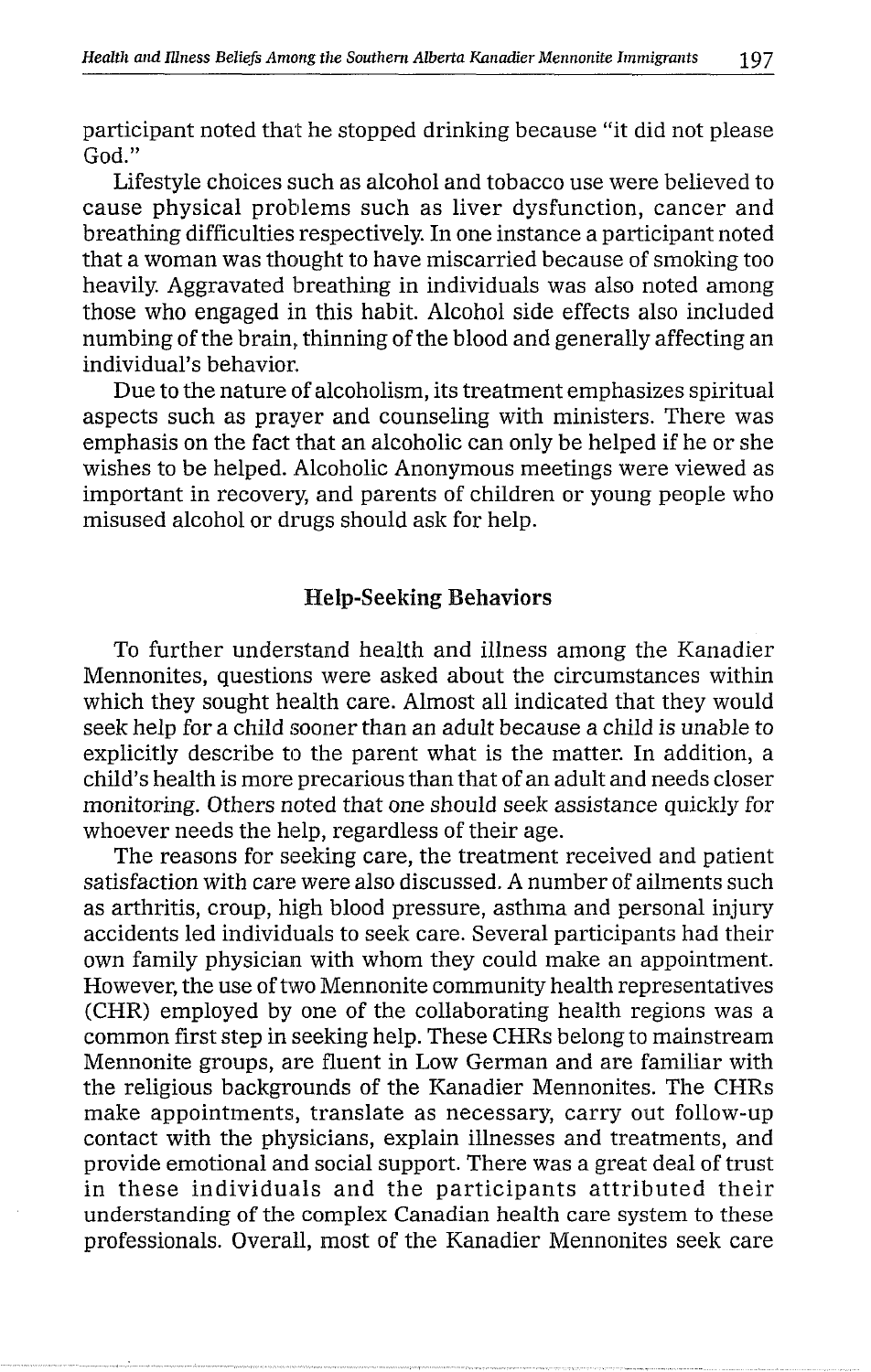for acute or chronic health problems but do not invest time in health prevention activities. The exceptions were women who accessed a physician for pregnancy check-ups.

Among the progressive participants, the use of chiropractors was noted. Examples of specific health problems were few, but one woman noted she saw a chiropractor or self-taught female chiropractor in Mexico while pregnant if the fetus was too high or too low in the womb. In general, chiropractors were thought to be important to staying healthy.

The participants did accept and use a variety of treatments prescribed by Canadian physicians, including a range of surgeries (i.e., hysterectomies and brain tumor removal) and medications for hypertension, arthritis, cancer and kidney stones. Broken bones were set and casts used as necessary. There was no mention of seeking permission or guidance from their ministers to undergo any of these treatments.

The participants reported a more progressive use of potent medications in Mexico than in Canada. In Mexico it is possible to buy Penicillin pills over the counter. These pills are then broken and used as a powder on cuts. Some participants also indicated that they mix the powder into a solution and inject one another in the buttocks. When seeking care in Canada, they prefer to receive injectable antibiotics and to receive antibiotics, or at least some kind of medication for many health problems. It was noted that Canadian physicians tend not to provide medications as easily as their Mexican counterparts.

### **Alternative Treatment**

Discussions were held with the participants about their use of alternative treatments. A number of them used such treatments on a regular basis; however, among the more progressive participants the usage declined the longer they stayed in Canada. The different categories of treatments include the mixing of treatments and Mexican medication; prayer; external salves, drops and pills; natural herbs and plants and folk treatments.

Several people spoke to the issue of the "mixing Canadian treatments and Mexican medications," indicating that it would be unsafe to use both alternative treatments and Canadian medicine together. One person stated that the physician does not want mixing of both types to occur. One family explained that if they have a Canadian prescription they complete it, then wait a week and start the Mexican medicine. Or, if they have a medicine from Mexico they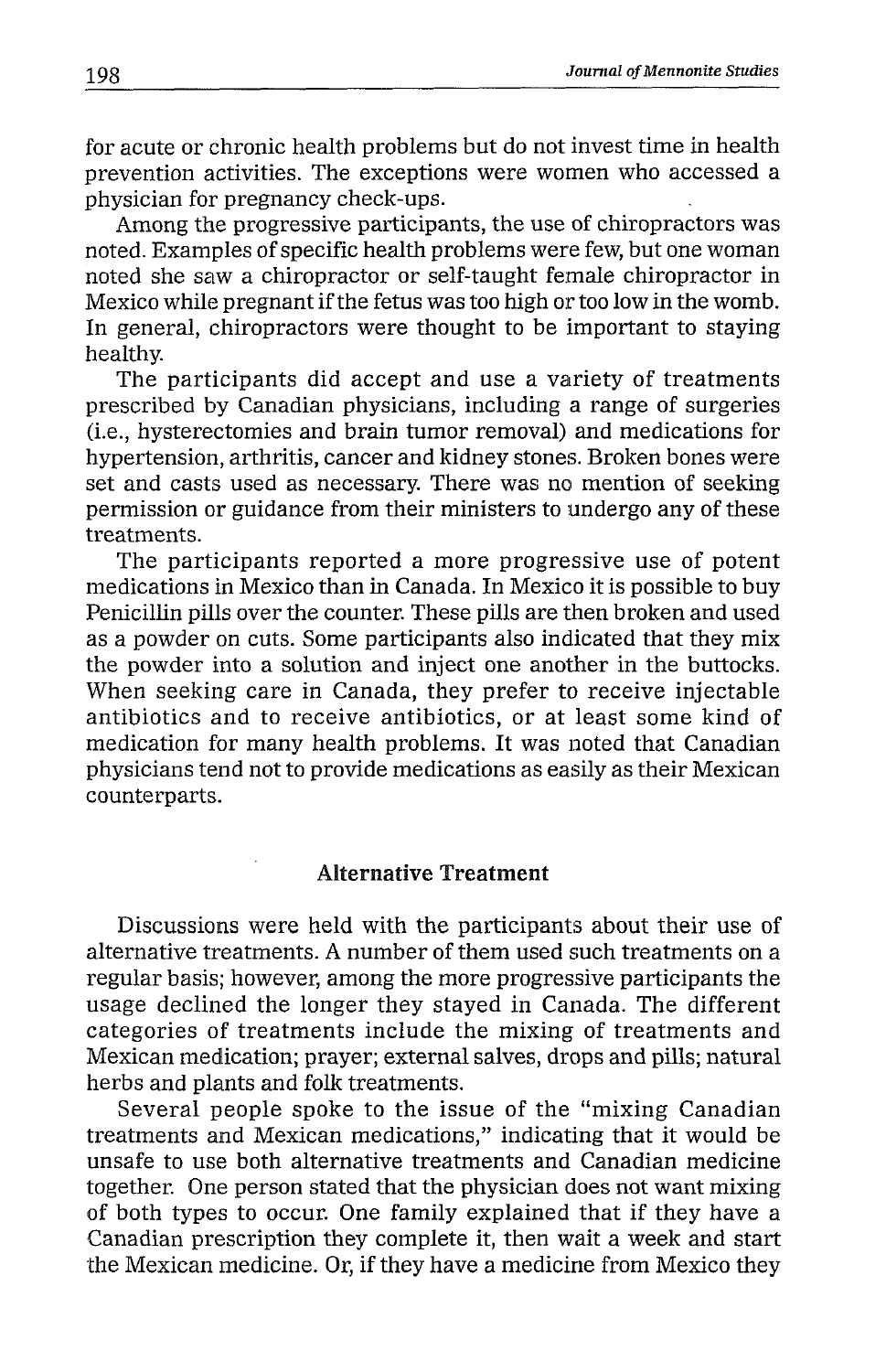will complete that first and then use the Canadian prescription. The decision to mix medications was totally dependent upon the type of medicine and varied from one household to another. For example, it was believed that strong and specialized medicines should not be mixed. Nerve and diabetes medications should not be taken together, but fever medicines could be mixed. Some participants indicated it would be okay to mix external (salves) alternative treatments but not the internal (i.e., oral medications) ones. Some of the participants thought that it would not be appropriate to use alternative treatments in Canada, while several participants stated emphatically that they do not use "Mexican medicines," or substances that could be taken orally or used topically and are available as prescriptions or as "over the counter" in Mexico. For some, topical treatments from Mexico were acceptable, but ingesting oral Mexican medications was not. Others noted that they would try medications they have at home when they are first ill with a cold or the flu, and then seek formal health care if their self-treatment is not effective.

Prayer was discussed as one very important alternative treatment. Those who were more progressive (i.e., Kleine Gemeinde) and saw their religion as a personal experience with God, believed that individual prayer would be helpful when they or other family members were ill. In these instances, the minister prayed over the sick individual, laid hands over the patient and held prayer meetings. Participants believed group prayer meetings to be the most influential forms of prayer. Prayer could also lead the person to seek medical attention and was seen as helpful when the individual was misusing drugs or alcohol.

Applied external salves, drops and pills, especially Doctor Thomas Electric liniment or ZMO Oil, were believed to relieve arthritic pain. Either *Metamizol Sodico* or inhaling ether vapors were said to relieve dental pain. Some suggested that *Yodex* and *Metilsalicilato Yodo* could be rubbed on muscles to relieve pain while bee salve and Viclrs could be combined for treatment of arthritis. It was noted Wonder Oil was useful for general aches and pains. It was suggested that Electric Oil and China Oil (a mint product with an ammonia smell to it) could be rubbed on the person's ears and throat to relieve cold symptoms. *Meduril* was used in children for colds and influenza and *Desin Fiol D*  was helpful for adults with these same ailments (both of these medications can be purchased over the counter in Mexico). *Dietsche Latjye* (German drops) was listed as helpful when an individual has stomach cramps. *Hiengfong*, mint drops from Mexico that can be ingested internally, were said to cure diarrhea, vomiting, colic or influenza, but it was also noted that these drops could also be used externally and rubbed on bee stings or on teeth that hurt. Wounds and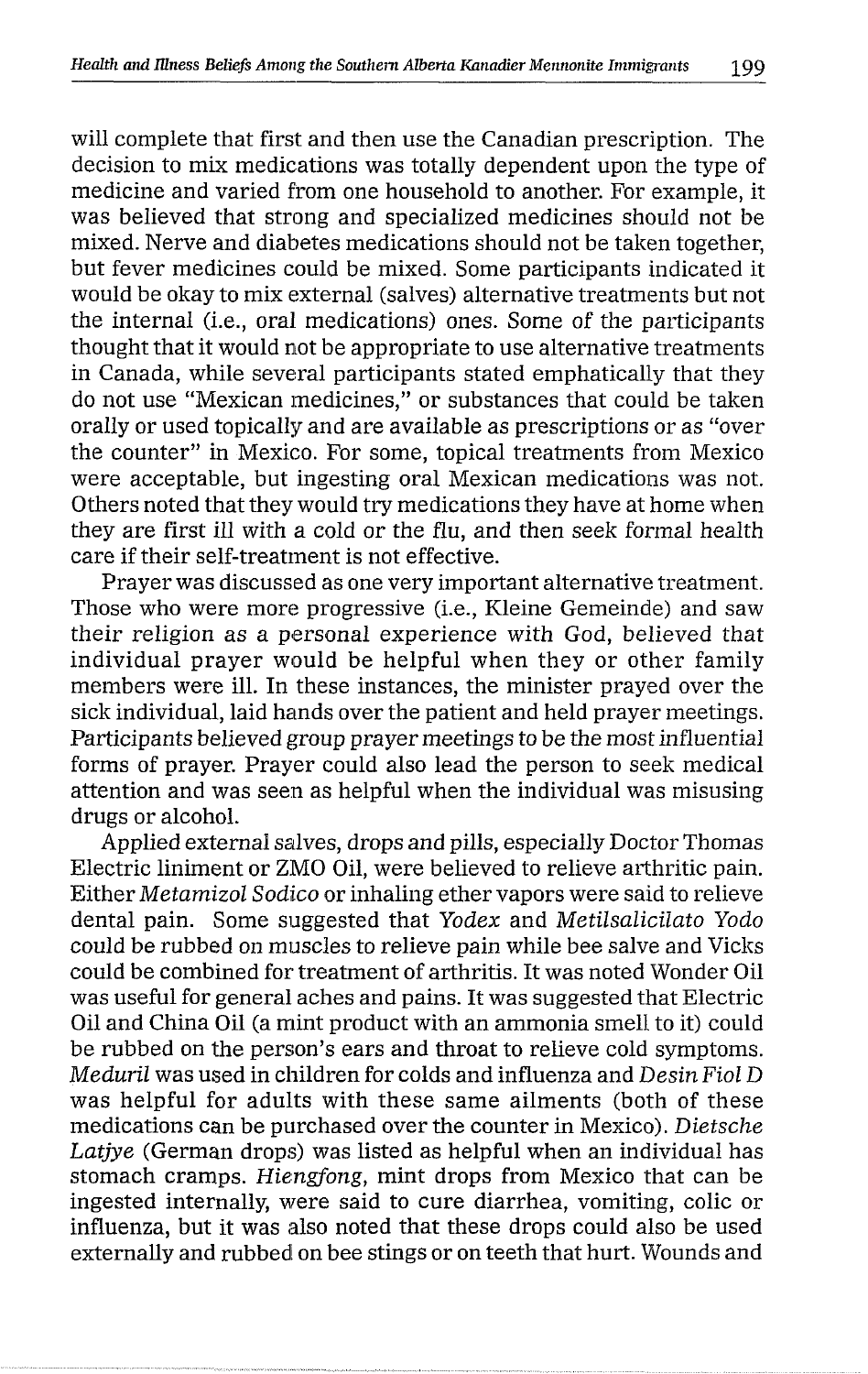cuts were treated with Pine oil **(Tjiefaeelj)** and gun grease was said to be useful as a salve for treating eczema.

A number of natural herbs and plants were thought to be useful for a variety of health problems, including the use of onions for nerves. Stomach problems could be resolved by using chamomile in babies and children as well as adults. One woman commented that she had ineffectively used apple cider vinegar for fluid retention. Other herbs included dandelion roots or echinacea drops, which were used for colds. Some exclusively use the products of one particular herbal company. One of the families indicated that they used a particular herbal remedy for high blood pressure and another for arthritis, but did not disclose the specific details.

The participants also described folk treatments that were used in Mexico to address a variety of health problems. One example was that in Mexico some physicians cure tonsillitis by pulling a certain hair in the patient's head, which would then rip the nerve going to the tonsils. In this way the tonsils would dry up, alleviating any future concerns. Those who had experienced this treatment stated that they could actually hear the nerve rip. Other physicians in Mexico were believed to be able to give an injection to an alcoholic that would cause the alcohol to taste bad, thereby preventing future consumption. One example provided by a participant was that a physician gave his friend an injection for his alcoholism and was told it would last 5 years and when this time period ended, he was drinking once again.

In children, it was noted, ingesting scalded milk takes their fever down. Eating corn tortillas that have been cooked in a calcium and lime solution can treat Kopp krankheit. A participant who had been badly burnt as a child provided the details of her treatment, which included placing a cloth soaked in varnish on her burnt skin to remove the old dead skin. This daily treatment was followed with the use of cottage cheese drippings (i.e., the watery part of cottage cheese) on the burnt area. There were no disabilities or scars on this individual, despite the fact that approximately fifty percent of her body had been burnt.

One other treatment included making a liniment for arthritis by placing avocado stones in alcohol. Rags dipped in sour cream and placed on arthritic joints also provided pain relief. It was also believed that eliminating the ingestion of yeast products would decrease the risk of having arthritis.

# **Contextualizing the Kanadier Health and Illness Perspectives**

A number of points have been raised that identify the uniqueness of the health and illness beliefs of the Kanadier Mennonites who are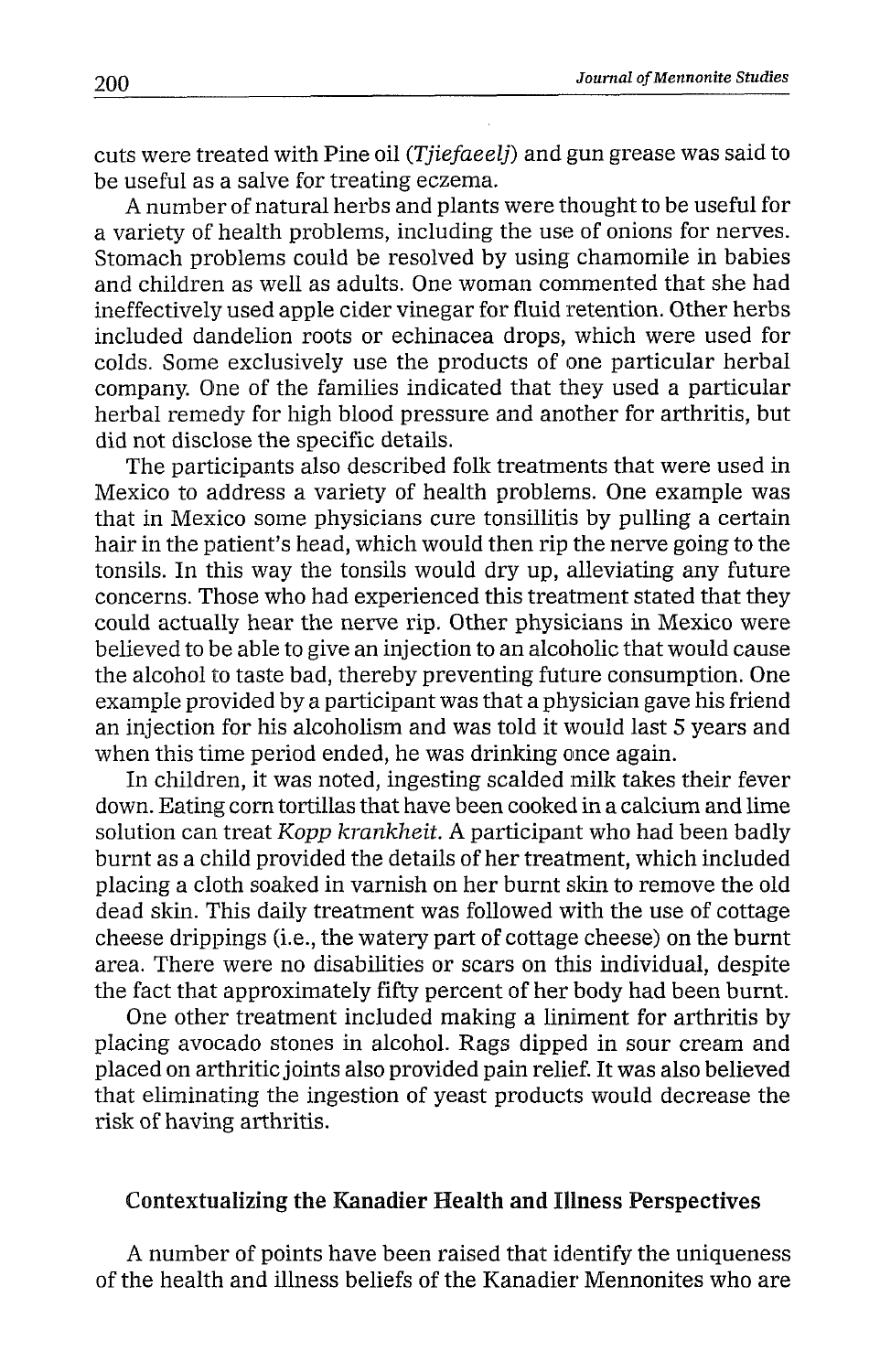currently living in southern Alberta. The Kanadier Mennonites of the most conservative groups had a great deal of difficulty discussing issues concerning their health. This finding is similar to Reinschmidt's who also notes that the Old Colony Mennonites in her sample do not provide any education related to science or the human body. Hence we cannot assume that members of the conservative Kanadier Mennonites know some of the more basic aspects of the scientific and technological components of health and health care. Within the progressive groups there was a greater sense of questioning the world around them, yet they still believe that if they have a positive personal relationship with God they will be happy, which for them translates into good health.

The unifying issue for both the progressive and conservative groups was their difficulty in articulating a concept of health prevention based on the Western biomedical model. Again, this complements Reinschmidt's findings. Her informants provided examples such as the importance of diet, but lacked an understanding of the links between lifestyle behaviors and health. In this respect, health care professionals in Canada need to use the Kanadier Mennonite's recognition of the importance of diet as a strength and build upon it by doing additional teaching regarding healthy eating. Similarly, many of the individuals felt that having a clean house translated into being healthy. In this respect, professionals can begin to teach other forms of cleanliness such as germ control and cleaning food, procedures that are all health promoting.

Study participants felt that closeness to God would reduce the amount of stress and would lead to good health and feeling well. The Kanadier Mennonites' spirituality is one of their greatest strengths. By taking a holistic point of view towards health, it will not be too difficult for open-minded professionals to appreciate the important link of health to spirituality in the overall Kanadier Mennonite selfhealth model. By disregarding the religious belief systems, health professionals miss out on a complete understanding of the Kanadier Mennonite's health and illness beliefs. Spirituality for this group is a mainstay of their community, which when respected can be utilized in positive ways to promote an initial understanding and education of health and illness. For example, there was a universal agreement amongst the four religious groups that alcohol and tobacco have quite serious negative consequences. This belief provides another opportunity to promote health by supporting a belief that does not interfere with their religious convictions but clearly has a healthy focus.

The majority of Kanadier Mennonites in this sample felt that mental illness was sent to individuals because they had moved away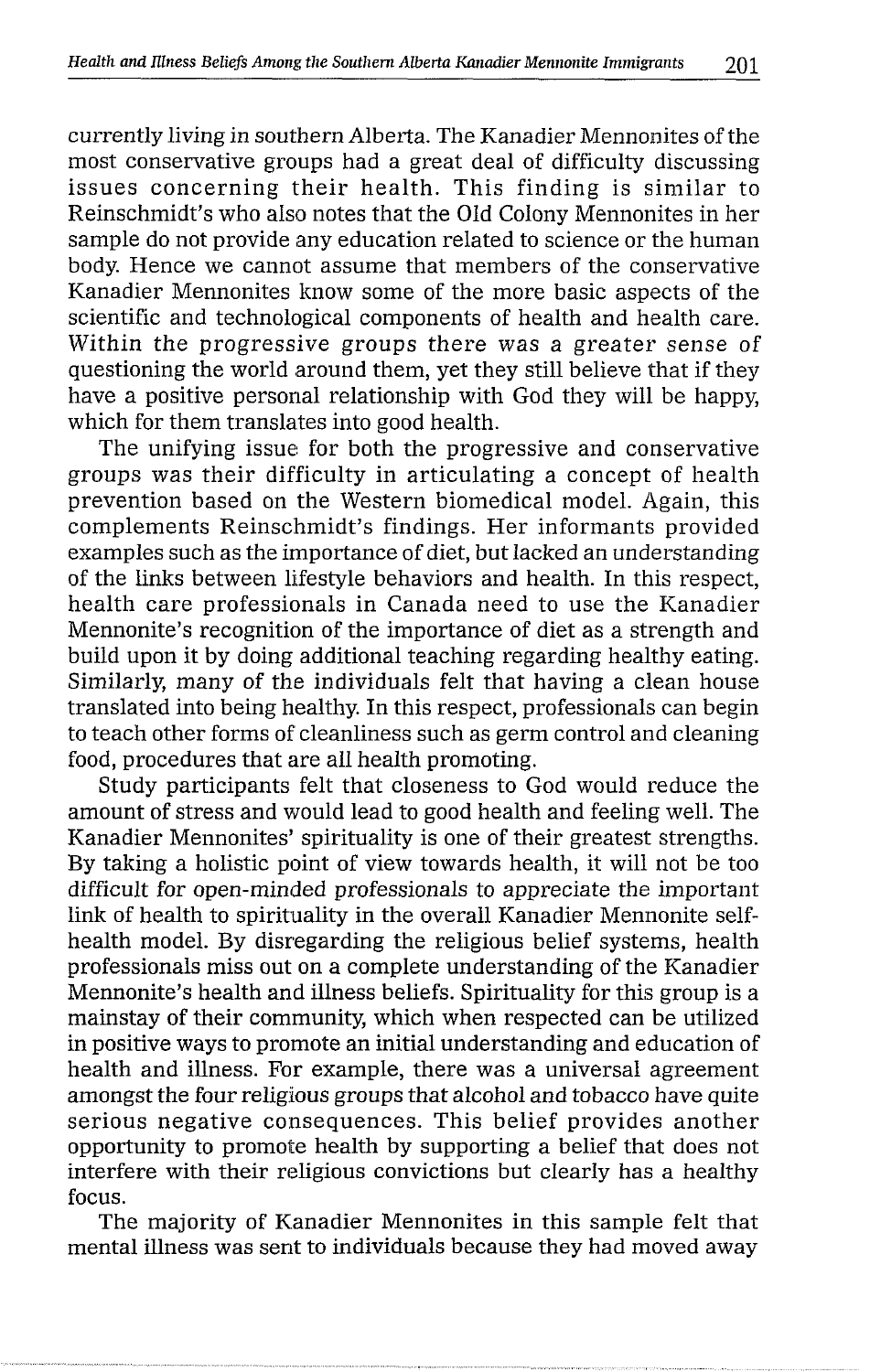from God; thus, it was the wrath of Satan. This belief is one that also arose in the research by Reinschmidt and is an example of how enduring beliefs can be and the importance of acknowledging and incorporating this belief when providing care. By appreciating that religion and lifestyle are interwoven, one can understand why the Kanadier Mennonites talk about spiritual illness. Spiritual illness is viewed as drifting away from God, which has been caused by being mentally ill or being involved with drugs or alcohol. Professionals who can accept this concept can introduce educational programs on drugs and alcohol with the hope of eradicating these problems by enhancing the connection that the Kanadier Mennonites have to God. This nonintrusive form of health education will likely be more successful than more intrusive methods.

The Kanadier Mennonites placed a lot of emphasis on the need for their children to be healthy. Childrens' health was put before that of the parent. Here again is another opportunity for health care professionals to re-orient their thinking from the adult world to that of educating the family system. By working with entire families and not excluding the children, they will help ensure that all individuals are given an opportunity to receive health education.

The use of alternative treatments, including folk treatments as well as prayer, needs to be considered in light of the Kanadier Mennonites' overall health belief system, religious viewpoints and length of time spent in Canada. Those who have lived a longer period of time in Canada and belong to a more progressive religious group have incorporated, generally speaking, lifestyle choices and behaviors that are more similar to those of mainstream Canaldians. Thus, elaborate detail was provided about how and when alternative treatments would be combined with Canadian treatments. However, health professionals, including physicians, need to understand that a number of Kanadier Mennonites still expect to easily receive medications when they seek health care. It is therefore important to enquire about their use of alternate types of treatment. All health professionals need to be respectful of the importance of prayer as an alternative treatment and recognize that this form (prayer) will often precede any involvement with the physician.

Finally, the findings indicated that the Kanadier Mennonites respond well to community champions such as the CHRs who have been working with them. These individuals are crucial in assisting the Kanadier Mennonites to understand their health and illness experiences, as well as the Canadian health care system. This is yet another strength to build upon because the CHRs are effective advocates in bridging any gaps in understanding that exist between the Kanadier Mennonites and health professionals. A point raised by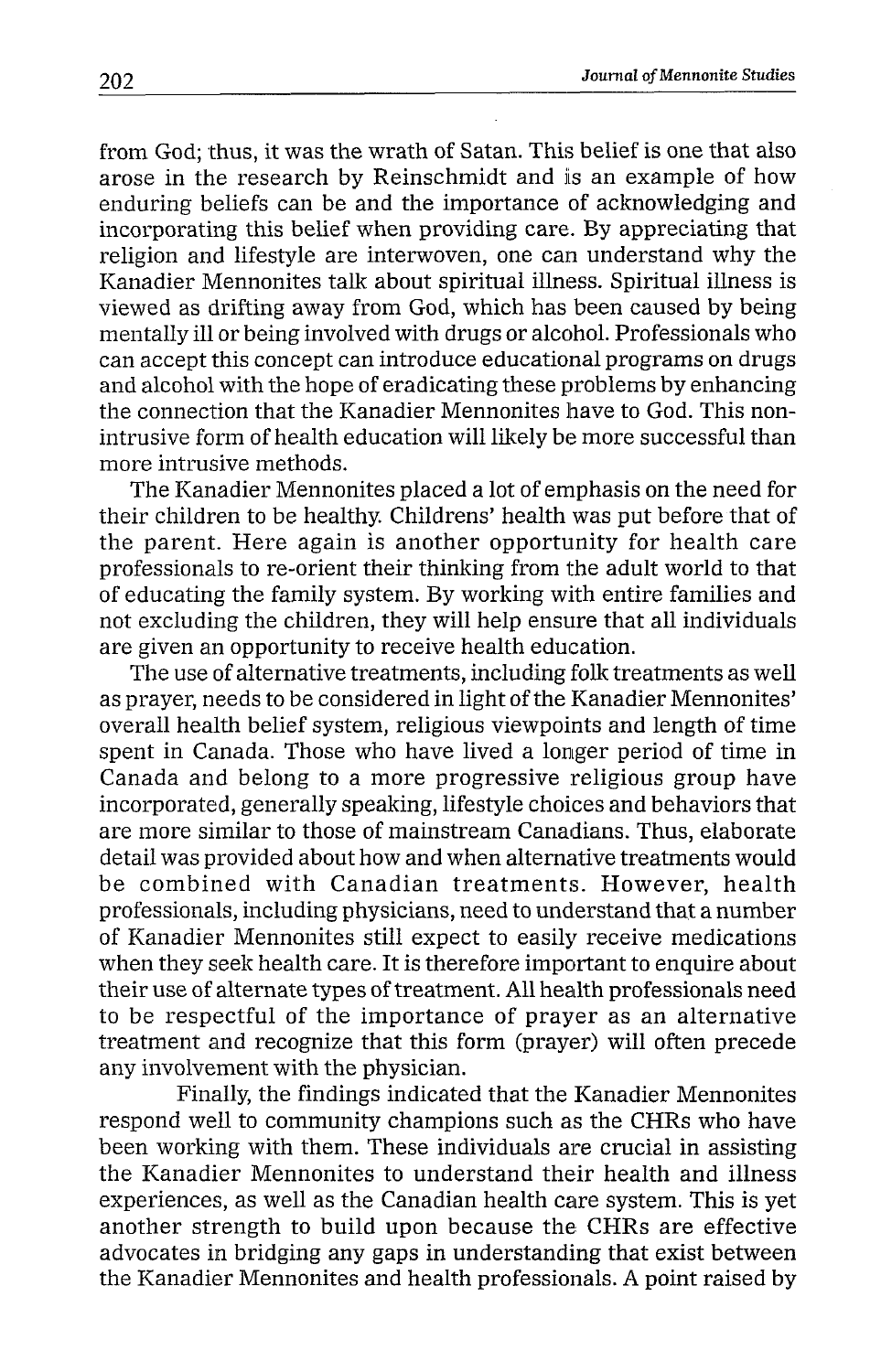Reinschmidt is also noteworthy here: in Mexico she found that the husbands who accompanied their wives to health appointments were engaged in a moral behavior. If this idea were transferred to Canada, the significance of the CHRs taking the Kanadier Mennonite women to health appointments also lies in engaging in this same behavior.

In conclusion, this study revealed that there is much to learn about the Kanadier Mennonites in terms of their health and illness beliefs. Delivery of health care for this population needs to emphasize their strengths, which include the importance of family, children and their religious beliefs. This study demonstrates that Kanadier Mennonites not only have much to reveal about their health and illness perspectives, but thafi in doing so they experience an educational process through which individual growth is achieved. Future research could focus on combining interviews with Kanadier Mennonites with observation of their everyday life to further enhance our understanding of their health and illness beliefs. Research partnerships with this group are not only possible but also desirable in order to ensure that health topics of particular interest to this group are addressed.

## References

Allen, Gordon and Calvin W. Redekop. "Old Colony Mennonites in Mexico: Migration and Inbreeding." Social Biology 34 (1987): 166-179.

Babcock, Ruth. PAR with German Speaking Mennonites. Lethbridge, AB: University of Lethbridge, 1998.

Brenneman, George. "Abortion: Review of Mennonite literature." The Mennonite Quarterly Review 53 (1979): 160-172.

Currie, Raymond, Leonard Driedger, and Rick Linden. "Abstinence and Moderation: Mixing Mennonite Drinking Norms." The Mennonite Quarterly Review 53 (1979): 263-281.

Felt, Judy C., Jeanne Ridley, Gordon Allen, and Calvin Redekop. "High fertility of Old Colony Mennonites in Mexico." Human Biology 62 (1990): 689-700.

Hall, Barry and Judith Kulig. "Kanadier Mennonites: A Case Study Examining Research Challenges among Religious Groups." Qualitative Health Research 14 (2004): 359-368.

Health Canada. Strategies for Population Health Investing in the Health of Canadians. Ottawa: Author, 1994.

Hedges, Kelly L. "'Plautdietsch' and 'Huuchdietsch' in Chihuahua: Language, Literacy, and Identity among the Old Colony Mennonites in Northern Mexico." Ann Arbor, MI: University of Michigan Dissertation Services, 1996.

Janzen, William. "Kanadier Concerns Program Review and Needs Assessment of the Mennonites from Mexico. Uunpublished Report.

Jaworski, M.S., J.D. Slater, A. Severini, K.R. Hennig, G. Mansour, J.G. Mehta, R. Jeske, J. Schaut, C.Y. Palr, and J.W. Yoon. "Unusual Clustering of Diseases in a